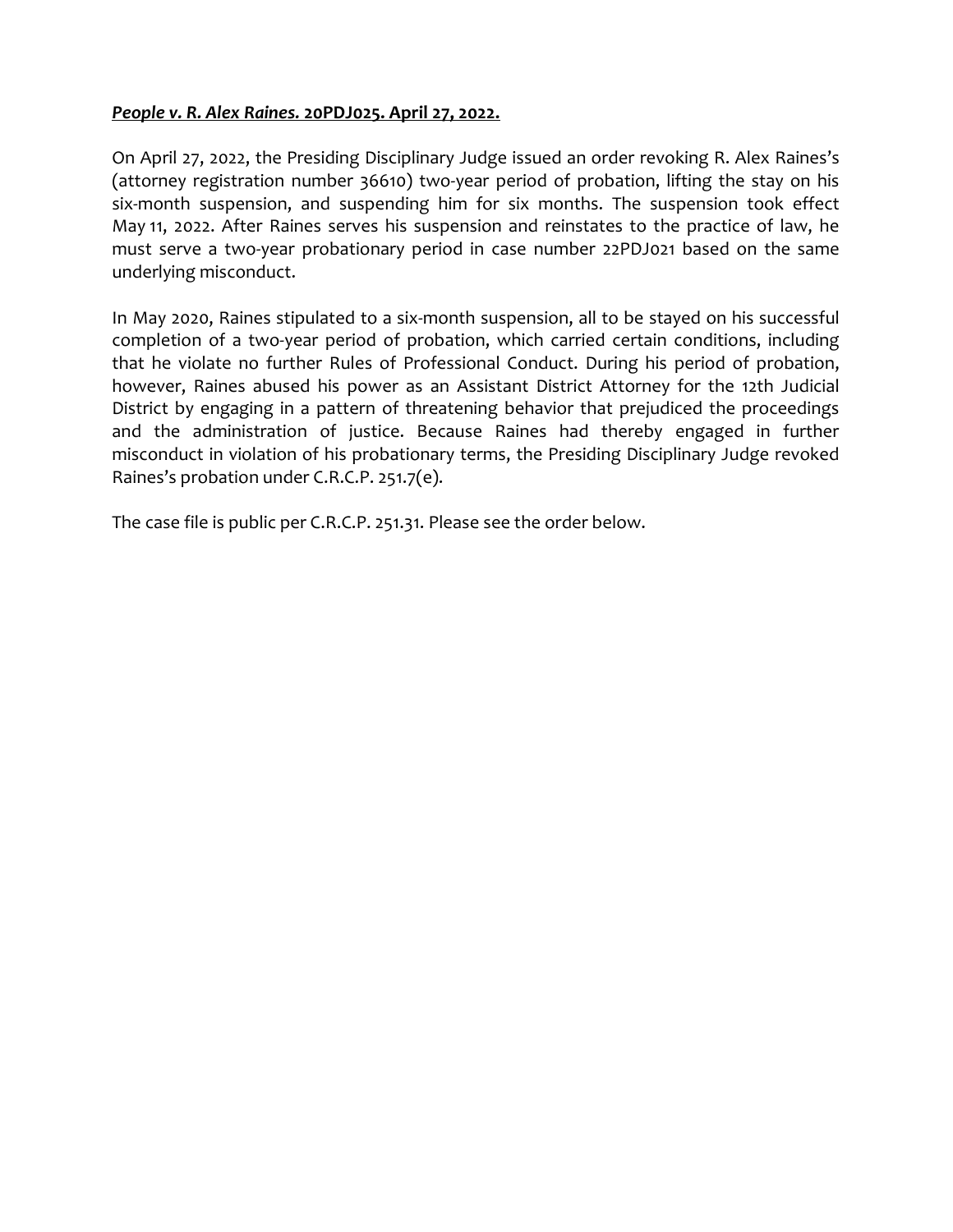| SUPREME COURT, STATE OF COLORADO<br>ORIGINAL PROCEEDING IN DISCIPLINE BEFORE<br>THE OFFICE OF THE PRESIDING DISCIPLINARY JUDGE<br>1300 BROADWAY, SUITE 250<br><b>DENVER, CO 80203</b> |              |
|---------------------------------------------------------------------------------------------------------------------------------------------------------------------------------------|--------------|
| <b>Petitioner:</b>                                                                                                                                                                    | Case Number: |
| THE PEOPLE OF THE STATE OF COLORADO                                                                                                                                                   | 20PDJ025     |
| Respondent:                                                                                                                                                                           |              |
|                                                                                                                                                                                       |              |
| R. ALEX RAINES, #36610                                                                                                                                                                |              |
| ORDER REVOKING PROBATION UNDER C.R.C.P. 251.7(e)                                                                                                                                      |              |

 In May 2020, R. Alex Raines ("Respondent") stipulated to a six-month suspension, all to be stayed on his successful completion of a two-year period of probation, which carried certain conditions, including that he violate no further Rules of Professional Conduct. Because he has since engaged in further misconduct, his probation must be revoked and his six-month suspension activated.

### I. PROCEDURAL HISTORY

On May 11, 2020, the Presiding Disciplinary Judge ("the Court") approved a "Stipulation, Agreement and Affidavit Containing the Respondent's Conditional Admission of Misconduct," suspending Respondent from the practice of law for six months, all to be stayed on his successful completion of a two-year period of probation. In the stipulation, Respondent agreed that he had not acted with reasonable diligence in representing a client in civil litigation and that he later failed to notify a presiding tribunal that his client had passed away. Respondent agreed that he had violated Colo. RPC 1.3 and Colo. RPC 8.4(d).

Respondent's probation took effect on June 15, 2020. As part of his probation, he was required to successfully complete ethics school; perform a law office audit with a qualified and experienced lawyer; complete the Colorado Lawyer Self-Assessment and review the assessment with the same lawyer who conducted the audit; pay costs; and commit no further rule violations.

On March 11, 2022, Justin P. Moore and Erin R. Kristofco, of the Office of Attorney Regulation Counsel ("the People"), filed a "Motion for Order to Show Cause Pursuant to C.R.C.P. 251.7(e)," alleging that Respondent violated the terms of his probation by engaging in further misconduct that ran afoul of the Rules of Professional Conduct. The Court issued a show cause order on March 22, 2022. Respondent never responded to the show cause order.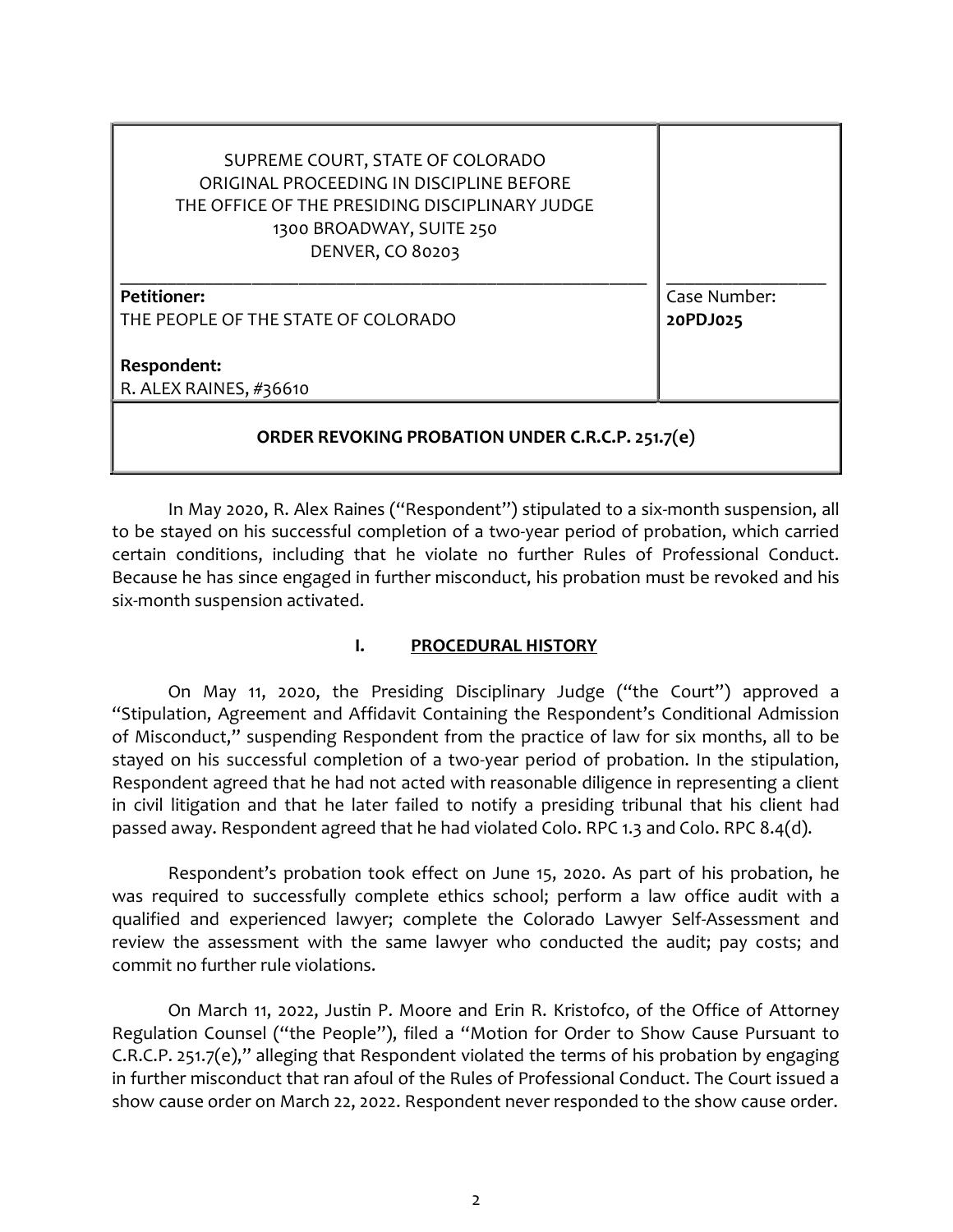#### II. FINDINGS OF FACT

Because neither party requested a hearing under C.R.C.P. 251.7(e), the Court relies on the People's motion to show cause to find the following facts.

From January 2021 to the end of January 2022, Respondent was the Assistant District Attorney ("ADA") for the 12th Judicial District, which encompasses Alamosa, Conejos, Costilla, Mineral, Rio Grande, and Saguache counties. Respondent served under Alonzo Payne, the elected District Attorney for the 12th Judicial District. The People allege that as ADA, Respondent misused his power by engaging in threatening behavior that served no substantial purpose other than to burden, delay, or embarrass others. They also maintain that he abused his power and engaged in a pattern of behavior that prejudiced the proceedings and the administration of justice.

### 12th Judicial District Probation Department

On March 19, 2021, Respondent appeared in court at a hearing, via WebEx, to address a criminal defendant's violation of probation. Respondent represented the prosecution. Respondent and the public defender stated that they had agreed to revoke the defendant's probation and then reinstate it. The only condition of the reinstated probation was a 65-day jail sentence; under the terms of the agreement, however, the defendant would receive credit for 65 days served, and the case would be closed.

After the parties advised the court of the agreement, the judge commented on the record that the resolution was "interesting." The judge asked for the probation officer's input. Kenna Gonzales, the probation officer, had screened the defendant for community corrections, to which he was accepted. The defendant had a pending charge for possession of a controlled substance in Conejos County. Gonzales relayed to the court her concerns about the proposed resolution. After Gonzales spoke for a short period of time, Respondent objected (over WebEx) and stated that the probation officer's role was not to object or to make recommendations that differ from the agreement between the prosecutor and the defense.

The judge informed Respondent that probation's role was to provide its perspective, and he invited Gonzales to continue. Respondent interrupted the probation officer again. The judge threatened to mute Respondent due to his continued interruptions while Gonzales made her recommendations.

After Gonzales made her record, Respondent stated that he would withdraw the complaint and decline to prosecute the probation revocation. Respondent maintains that although he did not withdraw that particular complaint, he had the discretion as a prosecutor to do so.

The judge said he was not inclined to accept the stipulation and asked Respondent to state his position again. Respondent stated he would like to proceed and asked the court to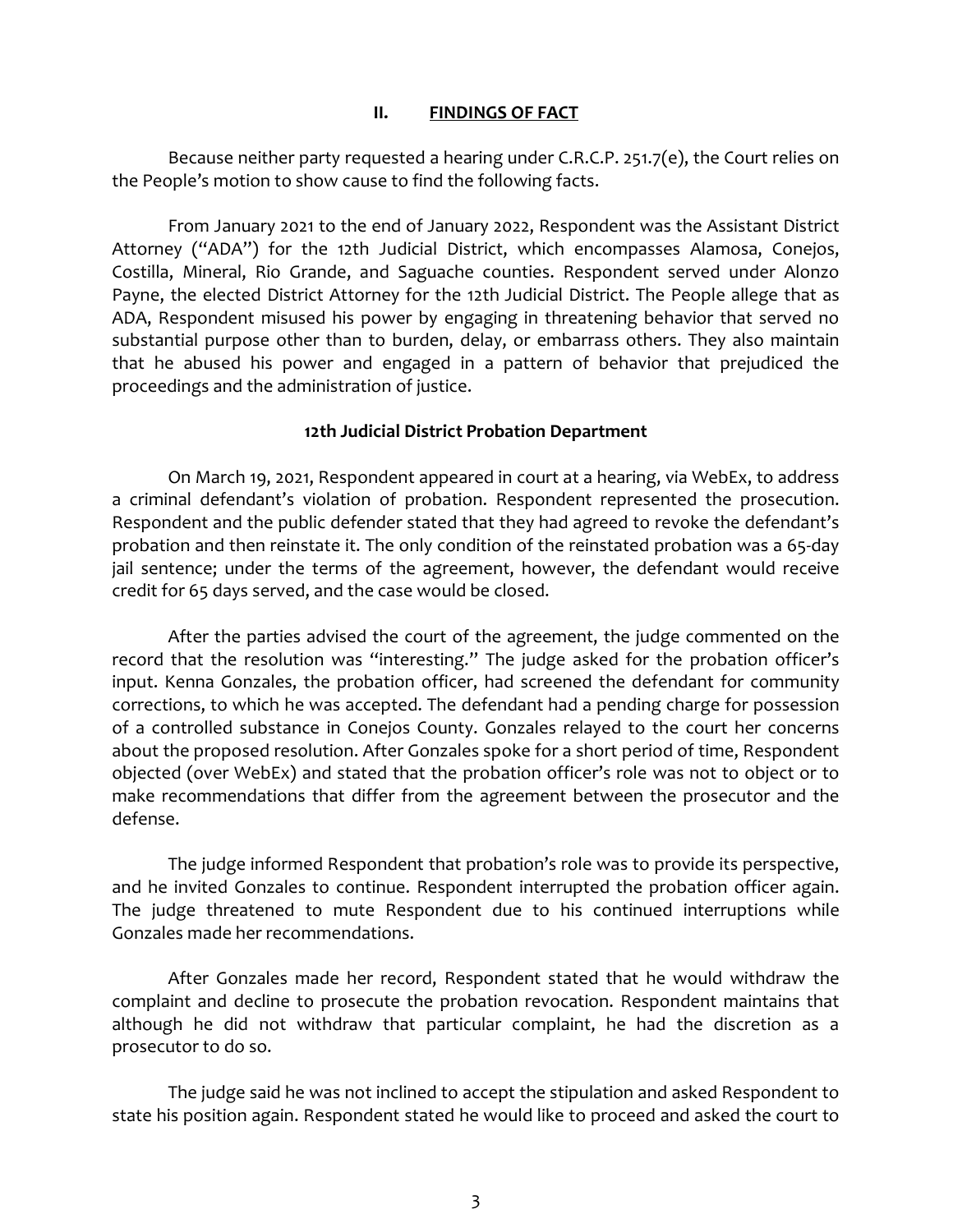accept the stipulation. After the judge declined to do so, the matter was continued until April 2021.

## Respondent's Telephone Call of March 23, 2021

After the March 19 hearing, 12th Judicial District Chief Probation Officer Bill Gurule attempted to follow up with Respondent about his behavior and statements at the hearing. The People maintain that Gurule informed Respondent that he had no interest in challenging negotiations between prosecutors and defense counsel but that probation officers, as officers of the court, must answer questions posed by the court.

According to the People, Gurule believed this angered Respondent. Respondent said, "show me any case law that says you have any say in these matters then I'll listen to you . . . cite case law to me, Bill." Gurule recalled that Respondent continued to escalate his tone and stated, "you and your POs are not attorneys; you do not have law degrees, you did not attend law school and you do not have any say in these matters. You are not a party to this case." Finally, Gurule reported that Respondent stated, "you guys aren't even state employees... you do not work for the state. You do not represent the People of the State . . . that is my job; you guys just work for judicial but are not state employees."

Gurule tried to deescalate and asked Respondent to calm down. But Respondent replied, "maybe my office should open an investigation on you, Bill." Respondent told the People's investigators that he recalls making a statement to the effect of, "I would hate to have to go back to my office and open an investigation."

This statement left Gurule "speechless." He interpreted it as a threat. Gonzales, who was also in the room and heard the conversation between Gurule and Respondent, recalls the conversation transpired in a manner similar to Gurule's account. Gonzales also felt that Respondent's statement about "opening an investigation" was a threat; she believed he was using his power to supersede what the probation officers had to say.

According to Gonzales, Respondent's behavior affected collaboration between the offices, making her job and the processing of challenging cases even more difficult. Gonzales also perceived that Respondent's interference created an "extra barrier" in already difficult cases and that Respondent's behavior negatively affected the work environment.

### Alamosa Police Department

In September 2021, Ken Anderson, the Alamosa Chief of Police, met with Respondent, District Attorney Payne, and two captains from the Alamosa Police Department. The meeting was called to discuss preparing officers for trial testimony. But Respondent and Chief Anderson began talking about press releases the police department issued about arrests related to drug trafficking.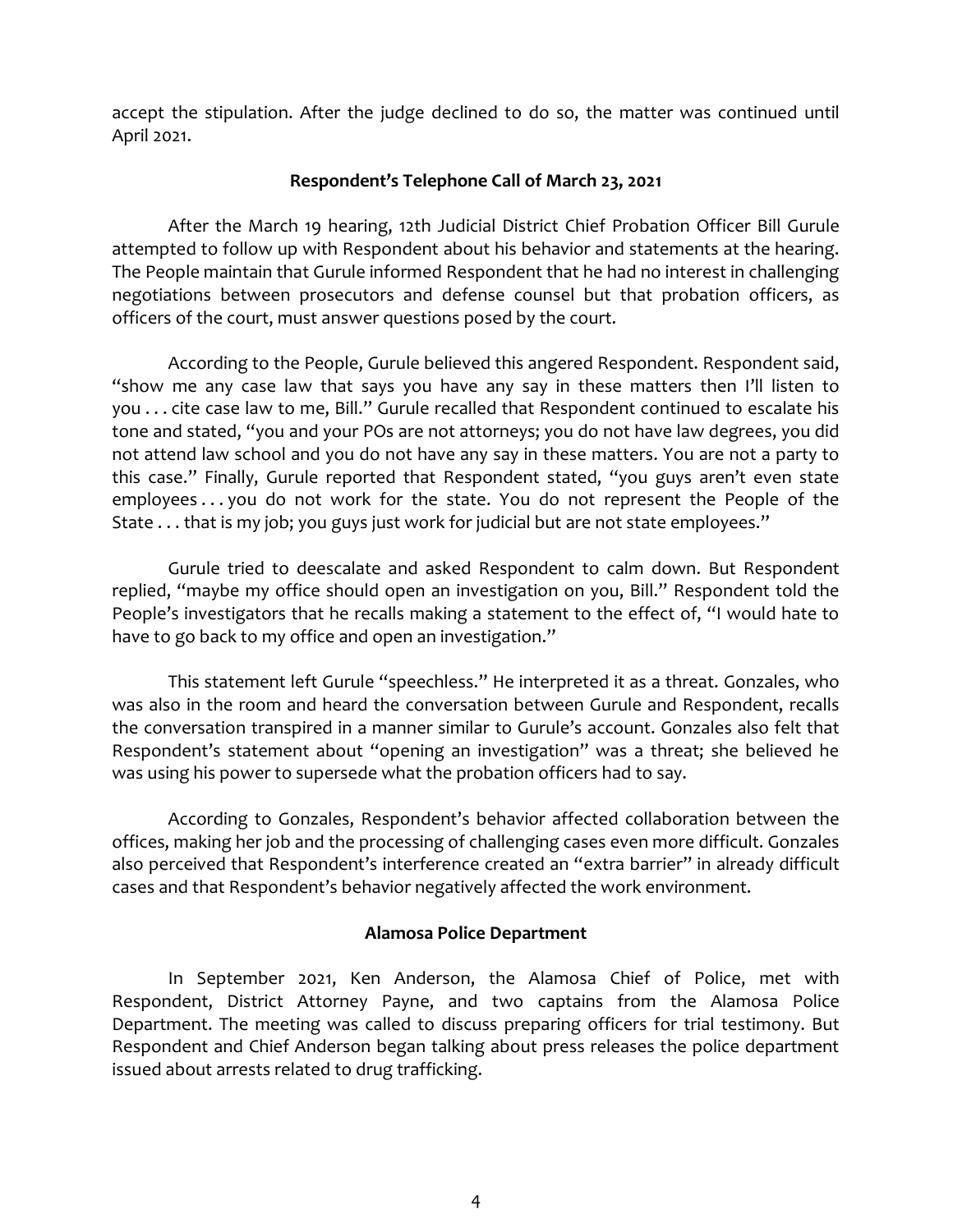Anderson reported that Respondent referenced these press releases in an angry way, suggesting he construed the releases as putting pressure on the district attorney's office to prosecute more drug crimes. Anderson also reported that during the discussion of the press releases, Respondent stated that if Anderson came after Respondent's boss, Respondent would come after Anderson.

# Saguache County District Court case number 21CR40

Defense lawyer Raymond Miller represents Juan Carlos Espinosa in Saguache County District Court case number 21CR40. Miller negotiated with the assigned prosecutor, Ricardo Rivera, who offered Espinosa the opportunity to plead guilty to a class-four drug felony ("DF4"). The plea offer was a two-year deferred sentence, with probation as a condition. In exchange, the defendant waived his right to a preliminary hearing on September 15, 2021. The matter was then bound over to district court.

On November 16, 2021, the matter came before the court for a hearing. Miller appeared on behalf of Espinosa, and Respondent appeared for the prosecution. Respondent made the following record:

So Your Honor, in reviewing the file this morning and looking at the notes, as sparse as they are, it comes to my attention that I think that Mr. Miller's intent today is to plead his client guilty to a Class 4 drug felony. Frankly, I don't know how that offer was ever conveyed. I have no intention of assigning [sic] any plea paperwork that would effectuate that. I don't know if that was something that we need to litigate, because I don't know if—there's not a written preliminary hearing waiver. So I guess we may be in the position of needing to set a preliminary hearing. Because a DF4 off a DF1 with the allegations, with the waits [sic] involved here is inappropriate. And I apologize that somehow that happened.<sup>1</sup>

Miller asked for a continuance because he had not been able to discuss the matter further with his client. The court agreed to continue the matter. In doing so, the judge said:

Obviously if Mr. Miller has a valid contact [sic] agreement in place and can show that he relied to his client's detriment on that offer, then obviously I would be disagreeing with Mr. Raines's . . . point. However, if it was just 'I don't (indiscernible). I don't know', then that is a different situation. So -- but I don't know because they don't – there's no minute orders for County Court. So  $-$  so you know, and you all handle that as you need to. $2$ 

The court continued the matter to December 16, 2021. Respondent and Miller did not speak about the case between November 16 and December 16, 2021. But Miller met with

 $1$  Ex. 1 at 3:11-23.

 $2^{2}$  Ex. 1 at 5:6-15.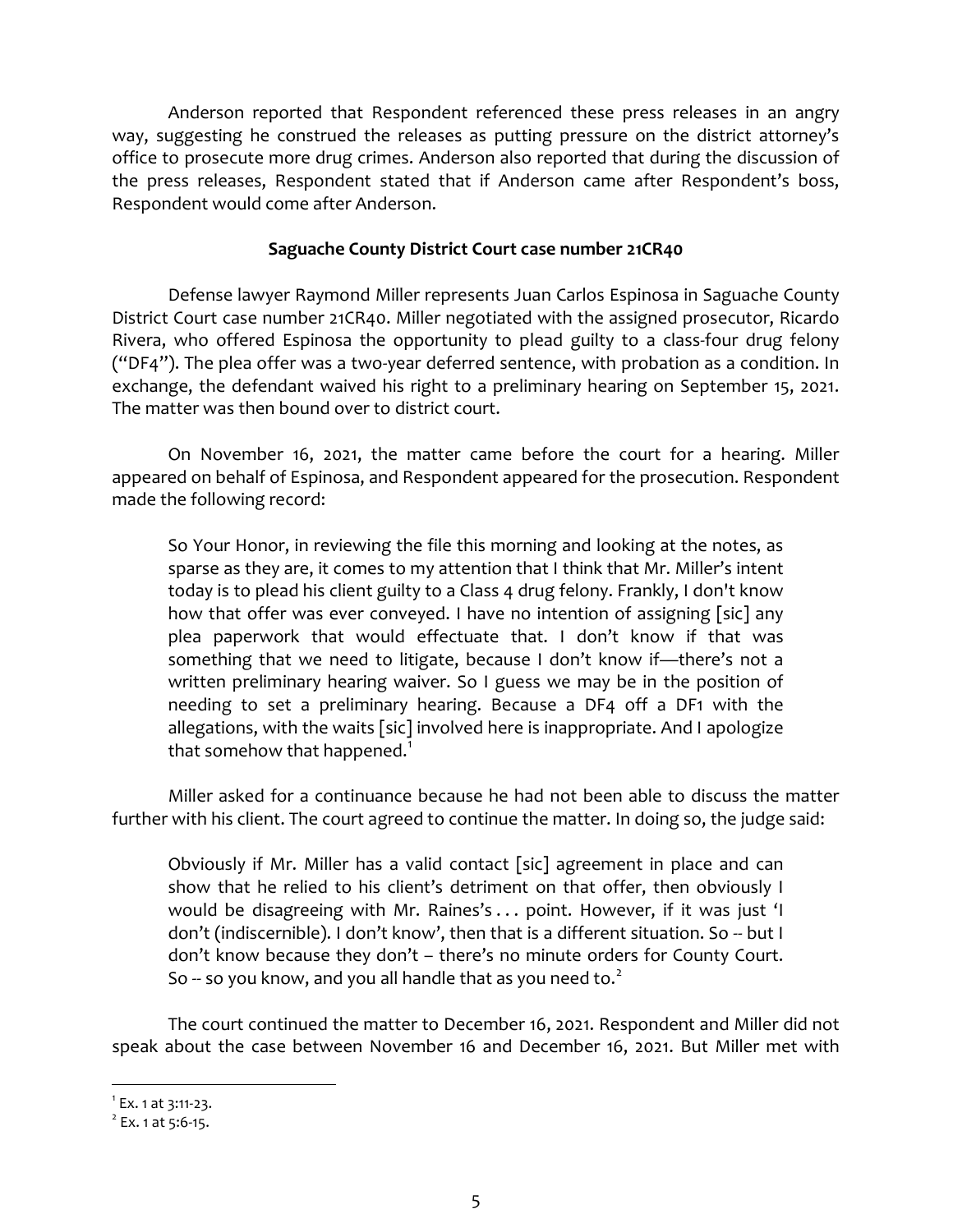District Attorney Payne on November 29, 2021, and informed Payne about the case's posture. Payne signed the petition for entry of the same plea agreement that Rivera had offered in September 2021.

On December 16, 2021, Miller and his client reviewed and signed the petition. When Miller presented the petition to the court, Respondent responded angrily. The transcript of the hearing on December 16, 2021, captured this colloquy:

RESPONDENT: I think that Mr. Miller's ignoring the fact that he's going to have other clients that he needs offers from, and he's not behaving in a way that's very conducive to  $-$  to getting things done. And I'm going to be factoring in his behavior here in every subsequent case.

COURT: All right. Well, let's not make statements like that. Because you certainly cannot hold who a person's attorney is against that person in making offers. That is highly, highly unethical. And I know, Mr. Raines, that you would not do that in real life. So I understand you are frustrated and I get that and I accept that, but let's not write checks that we can't cash, right? Well, here's the deal –

RESPONDENT: Well, what I'm saying is, Your Honor, Mr. Miller's burned all -all trust that he has with the Assistant District Attorney. And that's whether or not an attorney has trust with the person they're trying to negotiate is certainly something that factors into every plea bargain.<sup>3</sup>

According to the People, Respondent's comments caused Miller to worry that he would not be able to resolve cases favorably in the future and that Respondent would make Miller's clients suffer.

# Rio Grande County case number 21M123

David Jones's firm, Decker & Jones, represented Derrick Tate in Rio Grande County case number 21M123. Tate was charged with unlawful possession of a controlled substance and violation of a protection order, both class-one misdemeanors. Tate was arrested and released with a summons to appear in court.

On November 9, 2021, Jones's firm entered an appearance and moved to continue the hearing set for November 18, 2021, because counsel (Jones's partner Christopher Decker) was out of the state on that date. The motion represented that Tate would appear in court.

<sup>&</sup>lt;sup>3</sup> Ex. 2 at 8:10-9:2.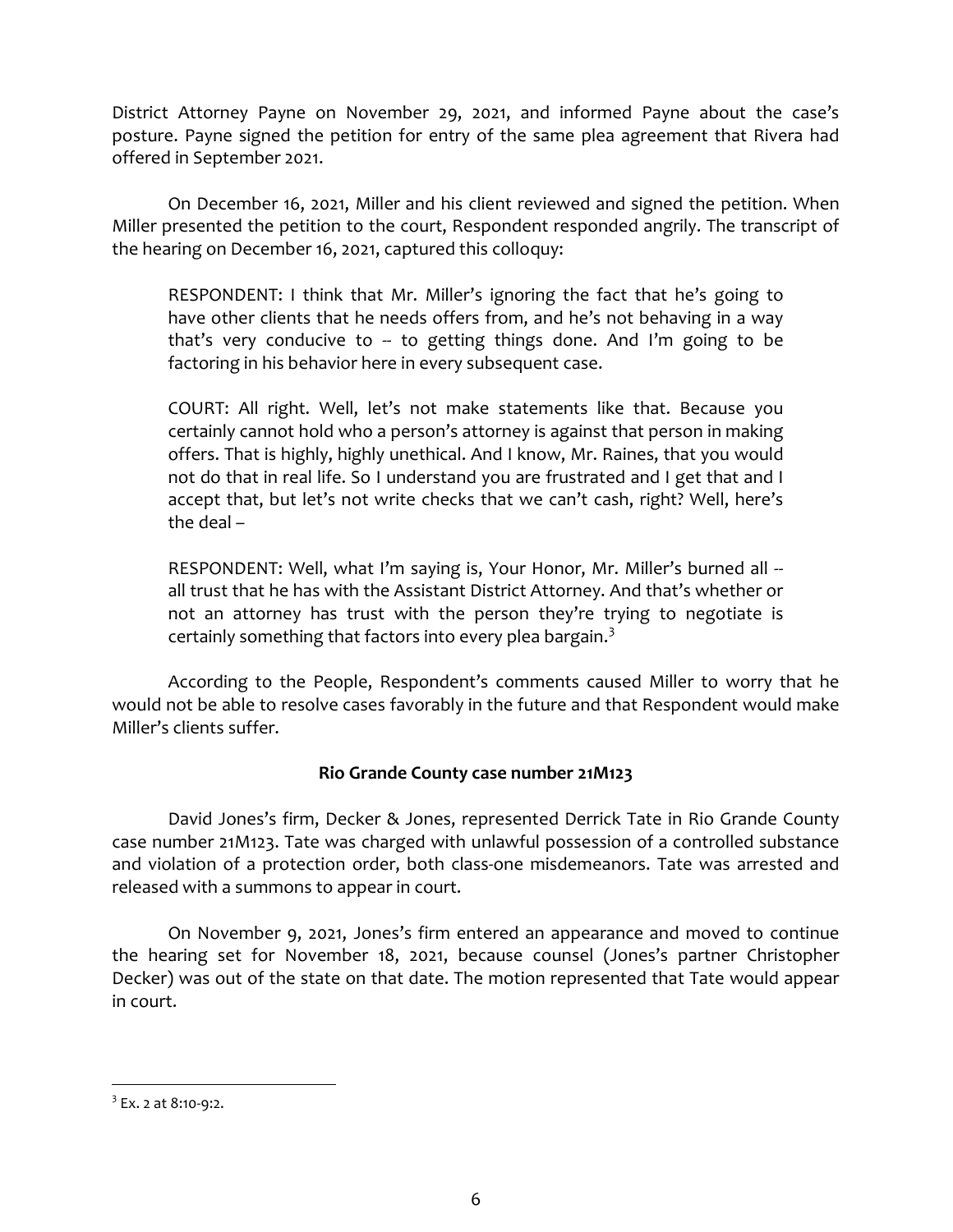On November 17, 2021, Jones's office manager, Marilyn Underwood, followed up with the court clerk because the court had not yet ruled on the motion to continue. According to Underwood, the court clerk informed her that the judge was going to grant the continuance but was leaving and did not have her calendar to set a new date. According to Underwood, the clerk informed her that neither counsel nor Tate needed to appear.<sup>4</sup> Underwood then contacted Tate to inform him that he did not need to attend. Tate and his counsel did not appear in court during the morning docket on November 18.

At the end of the morning docket that day, Respondent learned about the conversation between Jones's staff and the court staff. Respondent then called Jones's office and asked to speak with Decker. Christine Pocrnick, Jones's receptionist, reports that Respondent was rude, so she transferred the call to Underwood, who attempted to explain why Jones and his client were not in court that morning.

According to Underwood, Respondent hardly allowed her to speak. He yelled and accused her of improper behavior and communicating ex parte with the court. Jones called Respondent that same day, November 18, to address the situation. Jones reported that Respondent continued his pattern of behavior, including by speaking over Jones and accusing him of ex parte communications with the court. Jones also remembered that Respondent said to him, "don't worry, I'm not going to grieve you."

At around 1:30 p.m. the same day, the court recalled the case, and Jones appeared with Underwood via WebEx. At the hearing, Jones informed the court that due to some miscommunication, his office had told the defendant, Tate, that the office would get a new court date.

Even though Tate's attorney had filed a motion to continue; Respondent was aware of the conversation and a likely miscommunication between the court staff and Jones's staff; the court had acknowledged there had been a miscommunication; and Jones's staff had told Tate he did not need to appear, Respondent nevertheless requested a warrant for Tate's arrest:

RESPONDENT: I have an -- I have another suggestion if that doesn't work. Which is the Court finds that Mr. Tate failed to appear this morning, vacates the trial, vacates the other hearing dates, and issues a warrant. That – that would give Defense Counsel adequate time to file their motions, and treat Mr. Tate like other individuals who didn't appear in court when they were instructed to.

THE COURT: I'm not – I'm not going to do that. It's clear to me there was some miscommunication. And as I previously indicated, I'm not assigning any

<sup>&</sup>lt;sup>4</sup> Some discrepancy exists about what the clerk told Underwood. The court informed Jones that its staff denied telling Underwood that Tate did not need to appear. But the court also recognized that there had been "miscommunication . . . on both ends." See Ex. 3 at 10:2-11:23.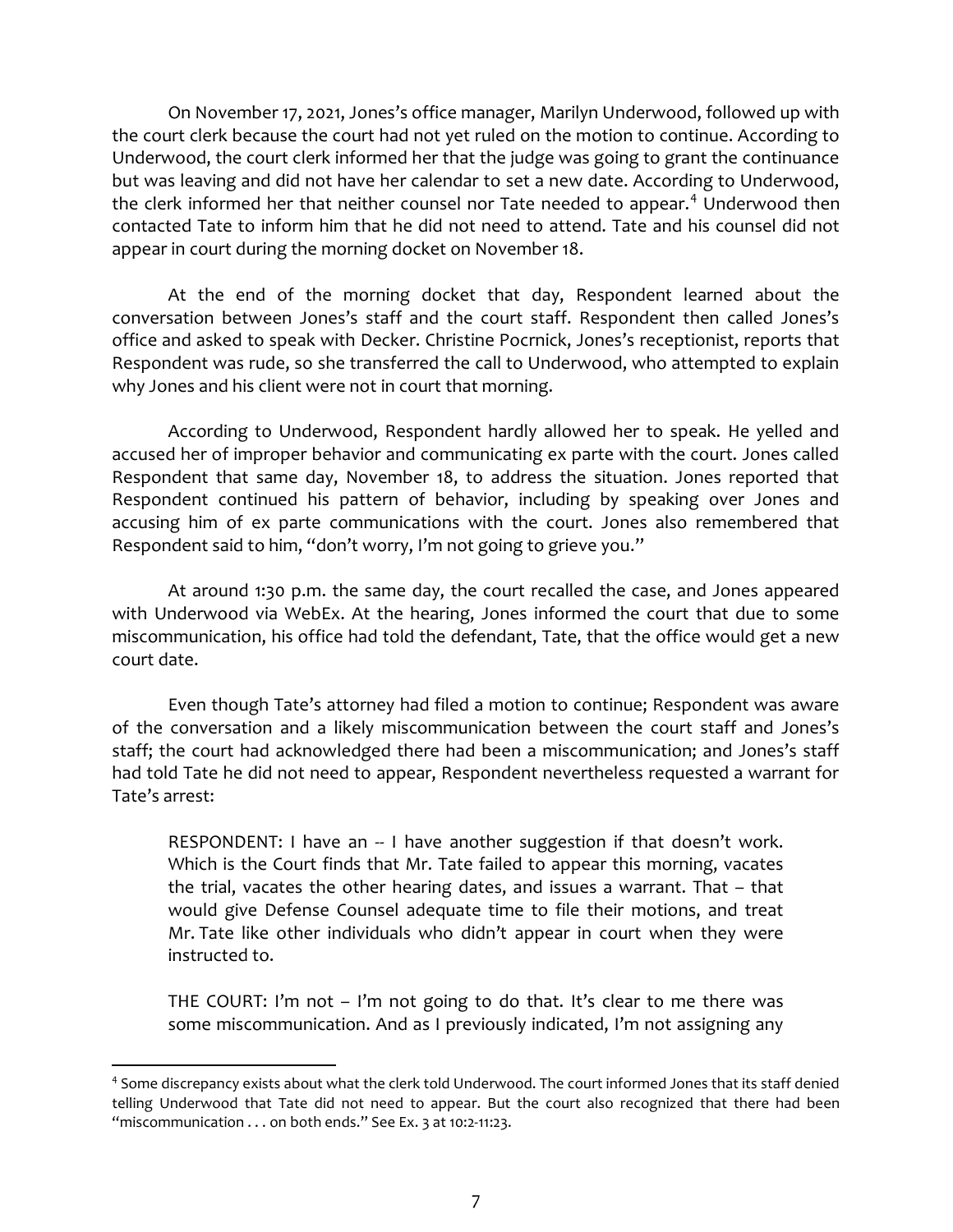blame regarding the miscommunication. It happened. It's a fact. Mr. Tate's on the phone now, and I don't think there's any need to issue a warrant. So I'm not  $-5$ 

Based on these events, Jones felt it necessary to ask the court to appoint a special prosecutor. In his pleading, Jones expressed concern that because Respondent accused him and his firm of unethical behavior, Respondent would not be fair to Tate. Citing C.R.S. § 20-1- 107, $^6$  Jones maintained that "[f]or a prosecutor to come so unhinged over these facts, it must be presumed he has a personal or financial interest in the case. Likewise, the amount of anger and unprofessionalism directed toward counsel and his staff by this prosecutor are special circumstances that would render it unlikely that Mr. Tate would receive a fair trial."

Jones asserted that Respondent's "volatile and outrageous conduct with counsel and his staff establish 'special circumstances' warranting his removal because his egregious behavior was proceeded by his unjustified and meritless request to have a warrant issued for Mr. Tate's arrest even after being apprised that counsel's office told him not to appear based on communications with the Court."

Jones later agreed to table his motion, which eventually was rendered moot because the district attorney's office assigned a new prosecutor to the case.

# III. LEGAL STANDARDS AND ANALYSIS

C.R.C.P. 251.7(e) permits the People, should they receive information indicating that a lawyer may have violated probationary conditions, to move for an order requiring the lawyer to show cause why her or his stayed suspension should not be activated. If either party so requests, the Court must hold a hearing on the motion.<sup>7</sup> In a probation revocation proceeding, the People bear the burden of establishing probationary violations by a preponderance of the evidence. $8$ 

The People allege that Respondent violated his probationary conditions by engaging in professional misconduct. They contend Respondent's conduct in the matters described above contravened Colo. RPC 8.4(d), which forbids a lawyer from engaging in conduct that prejudices the administration of justice, as well as Colo. RPC 4.4(a), which prohibits a lawyer, while representing a client, from using means that have no substantial purpose other than to embarrass, delay, or burden a third person.

 $<sup>5</sup>$  Ex. 3 at 15:6-18.</sup>

 $6$  C.R.S. § 20-1-107 governs motions to disqualify prosecutors and appointment of special prosecutors. Subsection 2 of that provision states, in pertinent part, "The motion shall not be granted . . . unless the court finds that the district attorney has a personal or financial interest or special circumstances exist that would render it unlikely that the defendant would receive a fair trial."

 $^8$  Id.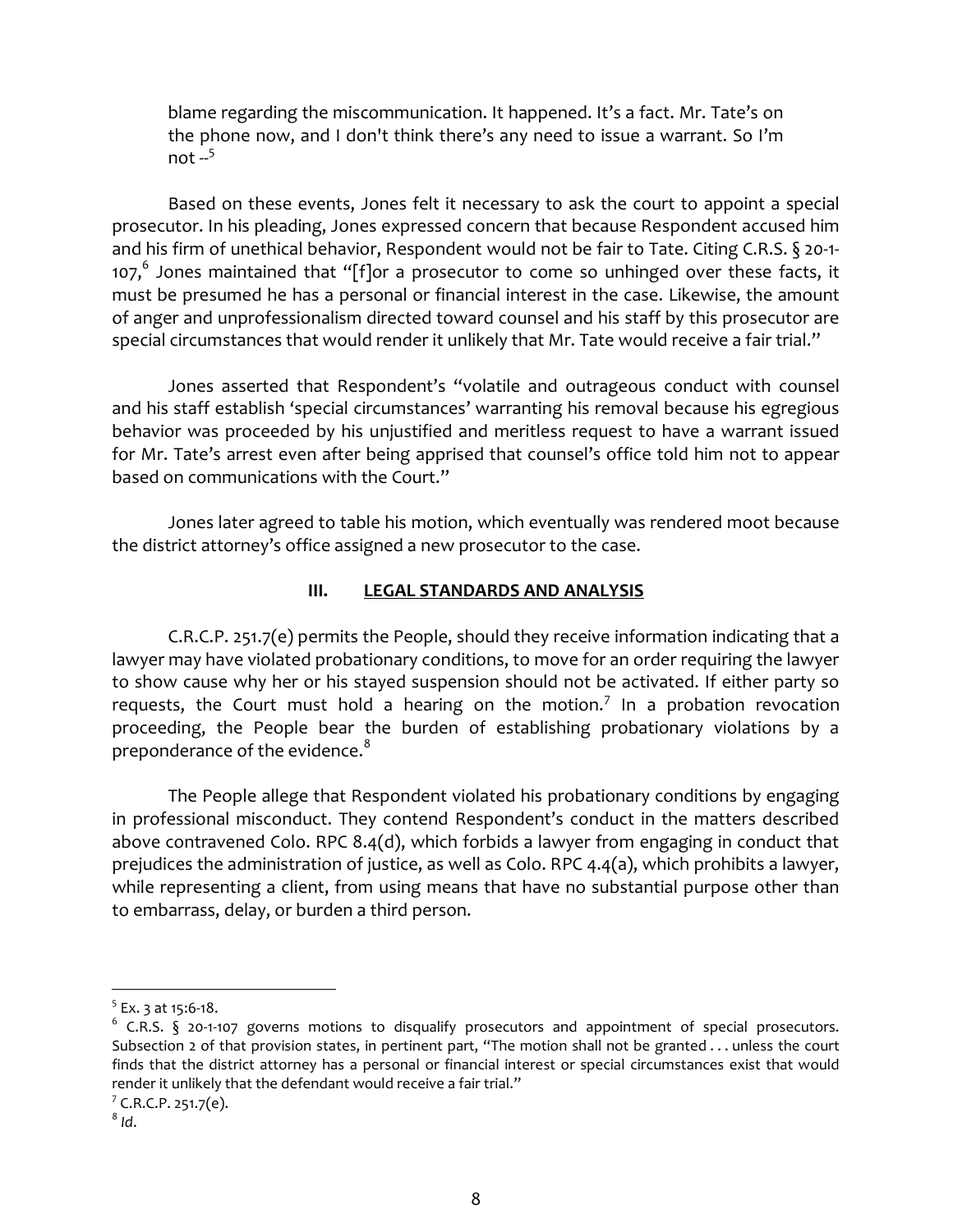Because Respondent failed to answer the Court's show cause order, the People's request could be deemed confessed or admitted.<sup>9</sup> Even so, the Court examines each incident the People describe, and it finds their request to revoke Respondent's probation is sound on the merits.

#### Probation Department Interactions

Under the preponderance of the evidence standard, the Court concludes that Respondent violated Colo. RPC 8.4(d) during the hearing of March 19, 2021. He interrupted the proceeding, attempting to arrogate to himself the power to control the information before the judge; indeed, his captious approach threatened to deprive the court of Gonzales's perspective.<sup>10</sup> Moreover, by petulantly warning that he might decline to prosecute the probation revocation matter—simply because Gonzales had provided her opinion at the court's request—he risked jeopardizing public safety.

Respondent's comments to Gurule on March 23, 2021, violated Colo. RPC 4.4(a).<sup>11</sup> During that conversation, which Gurule initiated in the wake of the March 19 hearing, Respondent darkly intimated that he could open a criminal investigation against Gurule. The Court sees no purpose in this self-aggrandizing statement other than to bully and burden Gurule. The Court also credits Gonzales's concern that this intimidation tactic undermined collaboration between the prosecutorial and probation offices and made her job more difficult.

### Alamosa Police Department

Respondent's remarks to Anderson were inappropriate and unprofessional. Nevertheless, as the People have reported the event, Respondent's comments do not appear to relate to a particular judicial proceeding. The Court thus does not find that Respondent's conduct during this incident violated Colo. RPC 8.4(d).<sup>12</sup> Nor did Respondent issue his veiled threat in the course of representing a client in a particular matter, placing his

<sup>&</sup>lt;sup>9</sup> See C.R.C.P. 121 § 1-15(3) (the "failure of a responding party to file a responsive brief may be considered a confession of the motion"); C.R.C.P. 55(a) (providing for entry of default when a properly served party fails to respond to a motion seeking affirmative relief); In re Bass, 2013 CO 40 ¶¶ 3, 14 (affirming a lawyer's probation revocation, which itself was premised on a default finding when the lawyer failed to respond to a show cause order).

<sup>&</sup>lt;sup>10</sup> See In re Small, 294 P.3d 1165, 1185, 1191 (Kan. 2013) (concluding a lawyer's use of threats and intimidation tactics towards opposing counsel, a judge, and disciplinary authorities violated Rule 8.4(d)) ; In re Williams, 414 N.W.2d 394, 397 (Minn. 1987) (finding that a lawyer prejudiced the administration of justice when he "engaged in calculated trial tactics to provoke and bait opposing counsel, intimidate and demean witnesses, and obfuscate the record," thereby corrupting the trial process).

<sup>&</sup>lt;sup>11</sup> See In re Holste, 358 P.3d 850, 854 (Kan. 2015) (finding that a county attorney violated Rule 4.4 by naming a person as a defendant in a suit when doing so had no substantial purpose other than to embarrass or burden that individual); Robertson's Case, 626 A.2d 397, 400-01 (N.H. 1993) (noting that a lawyer's threatening tactics when seeking to resolve litigation were beyond the bounds of acceptable conduct and violated Rule 4.4(a)).

 $12$  See ABA Annotated Model Rules of Professional Conduct Rule 8.4 ann. at 691 (8th ed. 2015) (noting that Model Rule 8.4(d) is usually applied to conduct connected with a proceeding of a tribunal).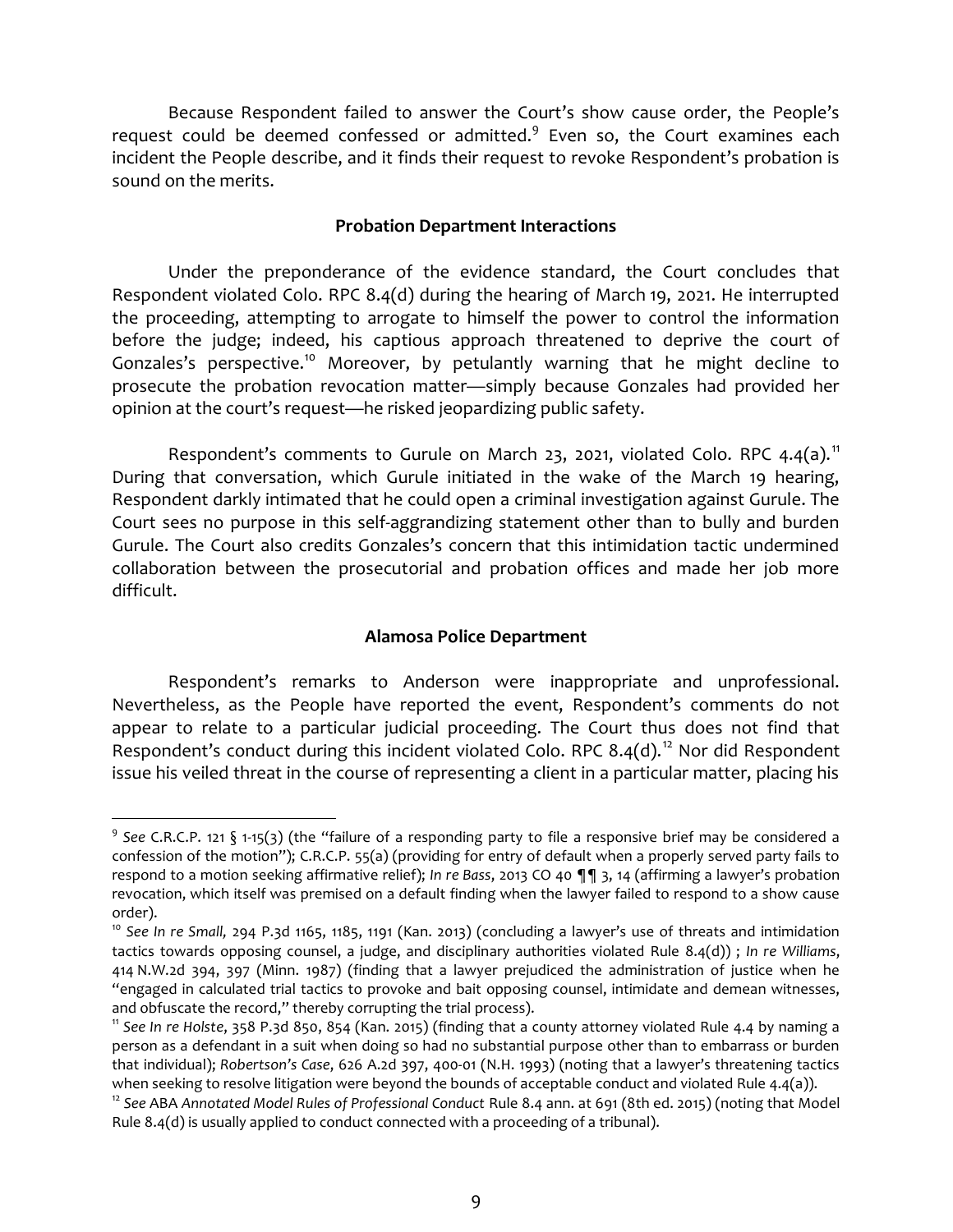conduct outside the scope of Colo. RPC  $4.4.^{13}$  Further, the Court cannot find that Respondent had no substantial purpose for uttering those comments other than to harass Anderson; he may have intended his remarks, however ill-delivered, as criticizing—and thus attempting to change—the law enforcement department's public communications policies and practices. For these reasons, the Court cannot find by a preponderance of the evidence that Respondent violated Colo. RPC 4.4(a) in his discussion with Anderson.

## Saguache County District Court case number 21CR40

Respondent's handling of the Espinosa plea violated both Colo. RPC 8.4(d) and Colo. RPC 4.4(a). In November 2021, Respondent attempted to sabotage a petition to enter a plea agreement, which his colleague had already approved. When Respondent objected to the substance of the plea, Miller, the defense lawyer, felt compelled to request a continuance, thereby delaying the case's disposition.

A month later, when Miller presented the same plea, which Respondent's supervisor, the elected district attorney, personally approved, Respondent again objected. He then implied that he would penalize Miller's other clients based on Miller's conduct in the case. These remarks were so inappropriate that the presiding judge admonished Respondent, characterizing them as "highly, highly unethical." In leveling these threats, Respondent had no substantial purpose other than to harass Miller and perhaps to attempt to improperly coerce him into withdrawing the petition. Indeed, based on Respondent's statements, Miller feared that Respondent, an officer of the court, would refuse to behave fairly with him and his other clients in the future. This behavior imperiled the administration of justice and burdened Miller.<sup>14</sup>

# Rio Grande County case number 21M123

Respondent violated Colo. RPC 4.4(a) and Colo. RPC 8.4(d) in the Tate case. When Tate and his counsel failed to appear at the hearing, Respondent hectored both Underwood and Jones. Though they attempted to interject and explain what had occurred, Respondent yelled at them and accused them of improper or unethical behavior, though he mentioned that he would not file a grievance against Jones. These diatribes served no substantial purpose other than to berate Underwood and Jones.<sup>15</sup>

<sup>&</sup>lt;sup>13</sup> See ABA Annotated Model Rules Rule 4.4 ann. at 471 ("Rule 4.4, like Rules 4.1, 4.2, and 4.3, is explicitly directed at a lawyer's conduct in representing a client.").

<sup>&</sup>lt;sup>14</sup> See Colo. RPC 8.4 cmt. 5 ("Lawyers holding public office assume legal responsibilities going beyond those of other citizens. A lawyer's abuse of public office can suggest an inability to fulfill the professional role of lawyers."); Colo. RPC 3.8 cmt. 1 ("A prosecutor has the responsibility of a minister of justice and not simply that of an advocate," which includes "specific obligations" to see that a defendant is "accorded procedural justice."); see also In re Alexander, 300 P.3d 536, 547 (Ariz. 2013) (finding that a prosecutor prejudiced the administration of justice by filing lawsuits against certain judges, thereby sending a message to all judges that they risked having to defend against civil damages lawsuits if they made rulings that displeased the county attorney's office).

<sup>&</sup>lt;sup>15</sup> See In re Torgerson, 870 N.W.2d 602, 610 (Minn. 2015) (affirming a finding that a lawyer's abuse of court staff by yelling and screaming at them to move a hearing date violated Rule 4.4(a)).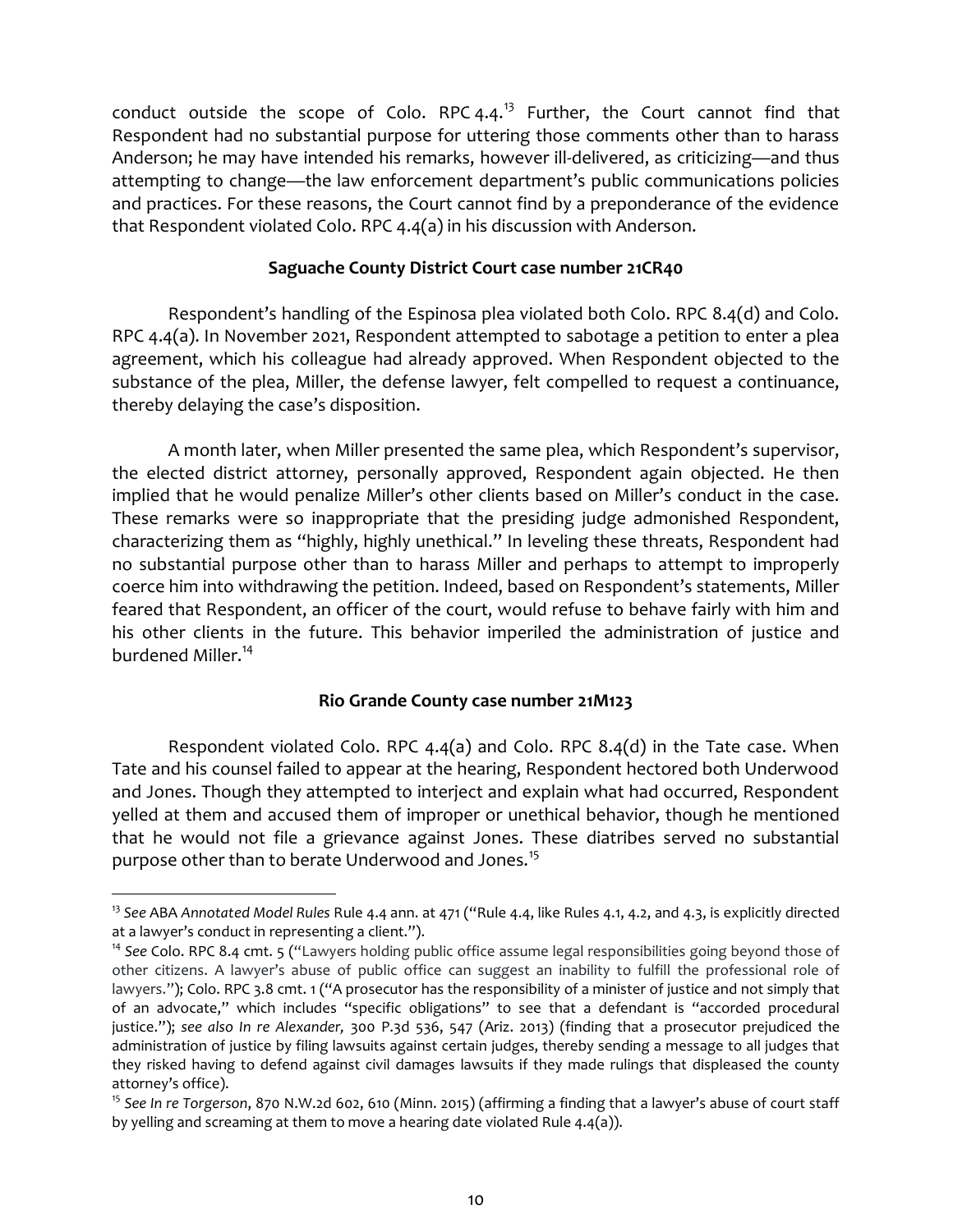Later that day, the court recalled the case. During the hearing, Respondent requested that the court issue a warrant for Tate's arrest. He did so even though he knew Tate had been told not to attend the hearing. Respondent's "volatile and outrageous" conduct so disquieted Jones that he asked the court to appoint a special prosecutor, reasoning that Tate could not receive a fair trial with Respondent helming the prosecution. Only after the district attorney assigned the case to a new prosecutor was the motion rendered moot. The Court finds that Respondent's behavior in this matter prejudiced the administration of justice; it necessitated Jones's motion, as it raised the question of whether Respondent might punish Tate for Underwood's miscommunication with court staff.<sup>16</sup>

### IV. CONCLUSION AND ORDER

Respondent engaged in a splenetic pattern of posturing, threats, and personal attacks while serving as a prosecutor, abusing the power of his office. Because this behavior prejudiced the administration of justice and intimidated third parties, violating Colo. RPC 4.4(a) and Colo. RPC 8.4(d), he breached the probationary condition requiring him to refrain from committing further rule violations. His probation should thus be revoked.

Accordingly, the Court REVOKES Respondent's probation, LIFTS the stay on Respondent's six-month suspension, and SUSPENDS Respondent from the practice of law for SIX MONTHS, EFFECTIVE Wednesday, May 11, 2022. On that date, the Court will issue an "Order and Notice of Suspension." Within fourteen days thereafter, Respondent SHALL comply with C.R.C.P. 251.28(d), requiring a lawyer to file an affidavit with the Court setting forth pending matters and attesting, inter alia, to notification of clients and of other jurisdictions where the lawyer is licensed. Should Respondent wish to resume the practice of law, he will be required to submit to the People, within twenty-eight days before the end of his suspension, an affidavit complying with C.R.C.P. 251.29(b).



 $\overline{a}$ 

DATED THIS 27<sup>th</sup> DAY OF APRIL, 2022.

 $\mathcal{L}u$ cer $\partial$ 

LIAM R. LUCERO PRESIDING DISCIPLINARY JUDGE

<sup>&</sup>lt;sup>16</sup> Cf. In re Aubuchon, 309 P.3d 886, 898 (Ariz. 2013) (finding that a lawyer prejudiced the administration of justice by violating "the public trust placed in prosecutors to wield their considerable power fairly and for the public good").